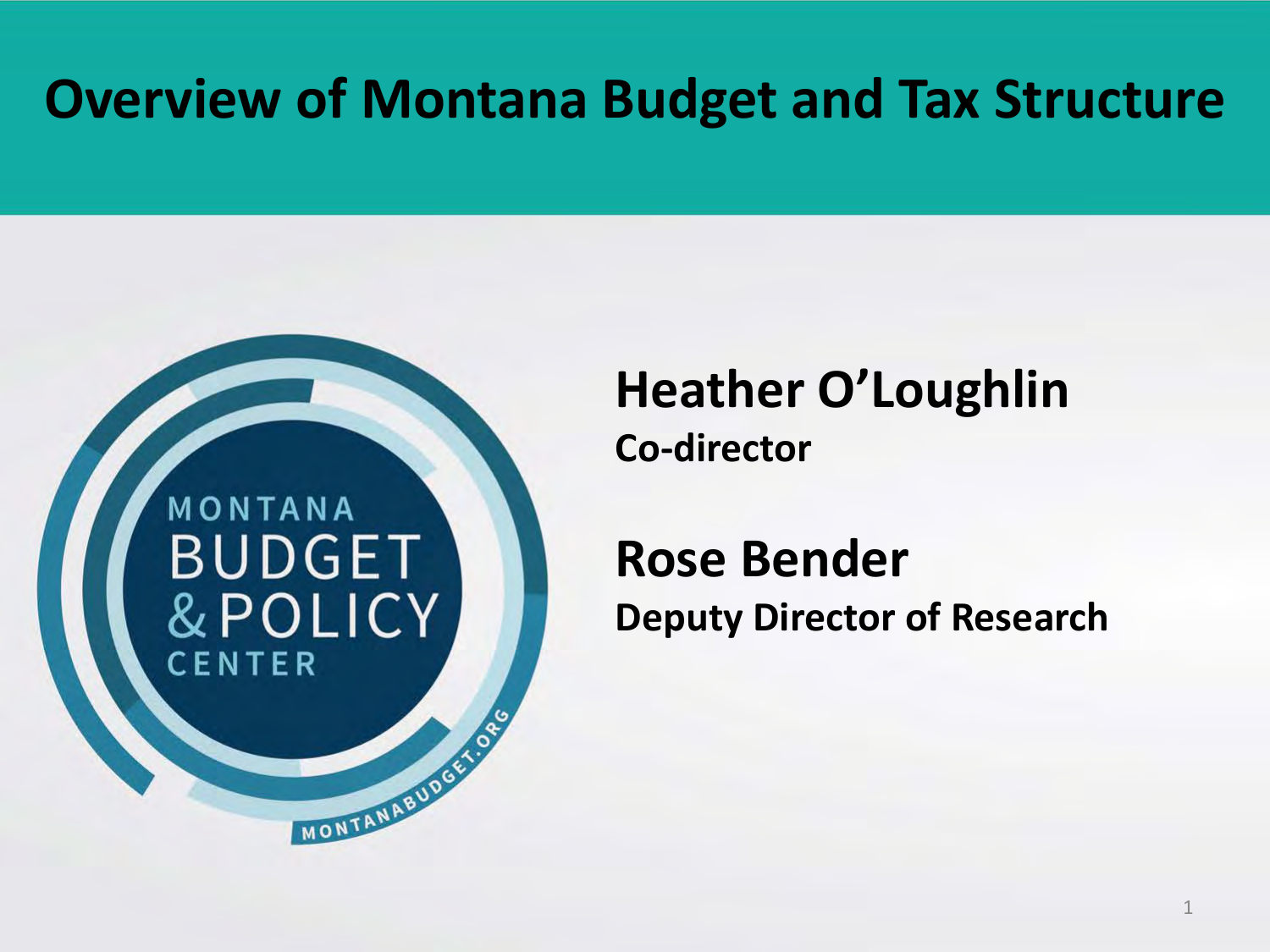**What is the Montana Budget & Policy Center?**

MONTANA **BUDGET** & POLICY CENTER

It is our **MISSION** to advance responsible tax, budget, and economic policies through **credible research and analysis** in order to promote opportunity and fairness for **all Montanans**.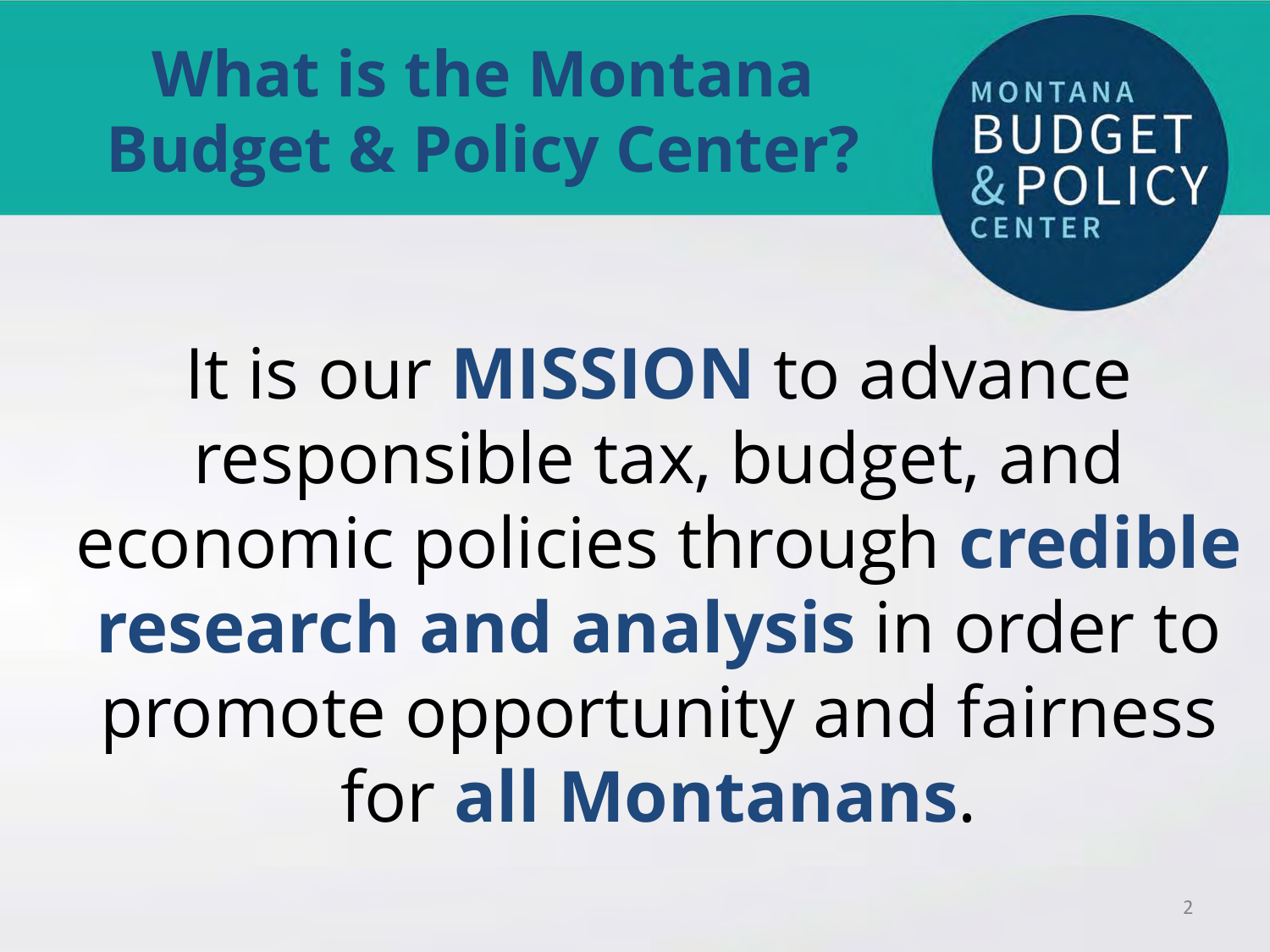### **Montana's expenditures focus on K-12 education and public welfare.**

#### Montana's State and Local Per Capita Expenditures, Fiscal Year 2019

Compared with national and regional averages



Source: US Census, Fiscal Year 2019.

Note: Medicaid spending is allocated to both public welfare and health and hospitals, with the majority of dollars allocated to the former. Census's definition of the Mountain region includes Arizona, Colorado, Idaho, Minnesota, New Mexico, Nevada, Utah, and Wyoming.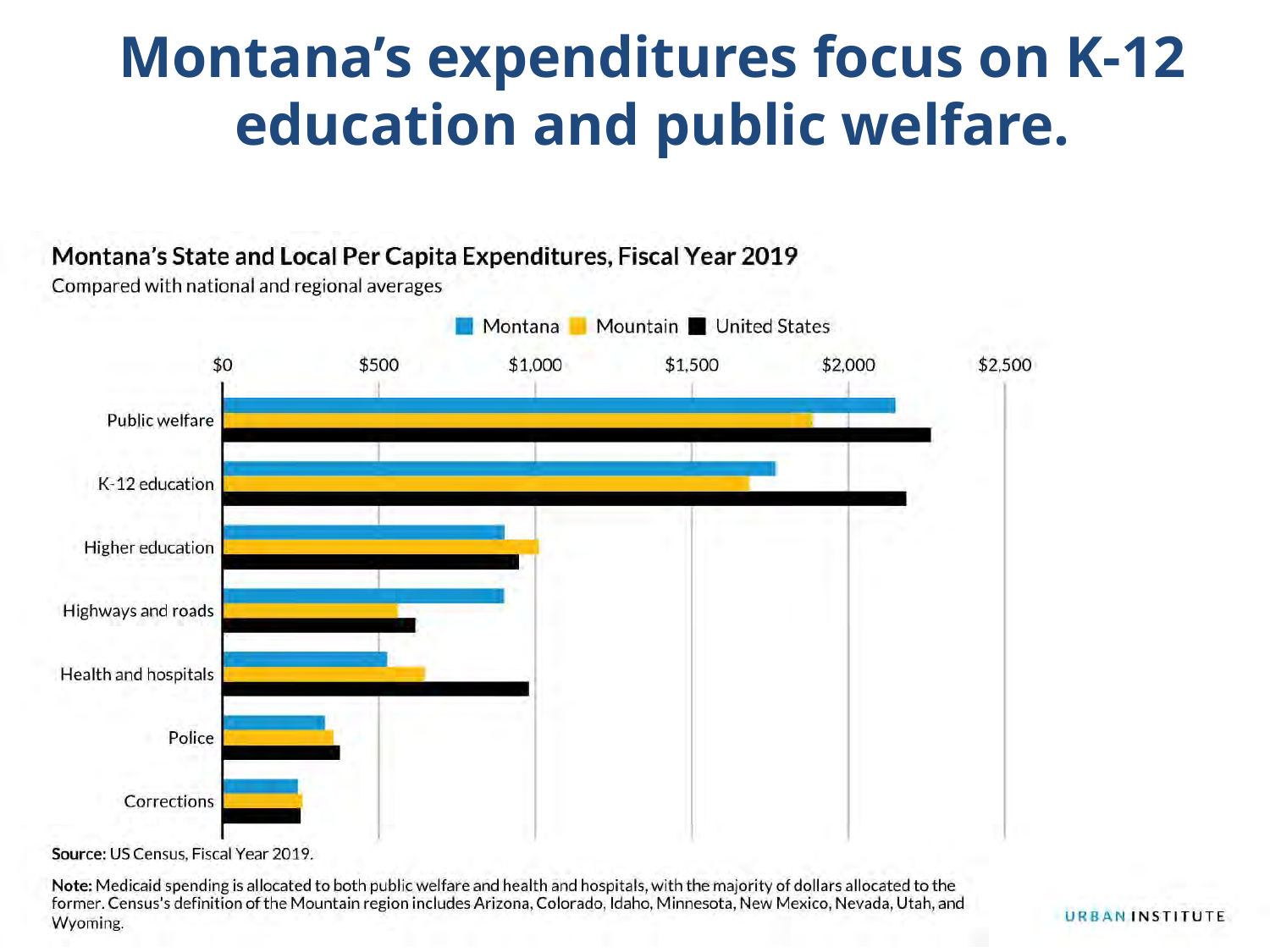## **Montana relies on federal funds, individual income tax, and property tax to fund state and local services.**

Montana's State and Local Per Capita Revenue, Fiscal Year 2019

Compared with national and regional averages



Source: US Census, Fiscal Year 2019.

Note: Census's definition of the Mountain region includes Arizona, Colorado, Idaho, Minnesota, New Mexico, Nevada, Utah, and Wyoming.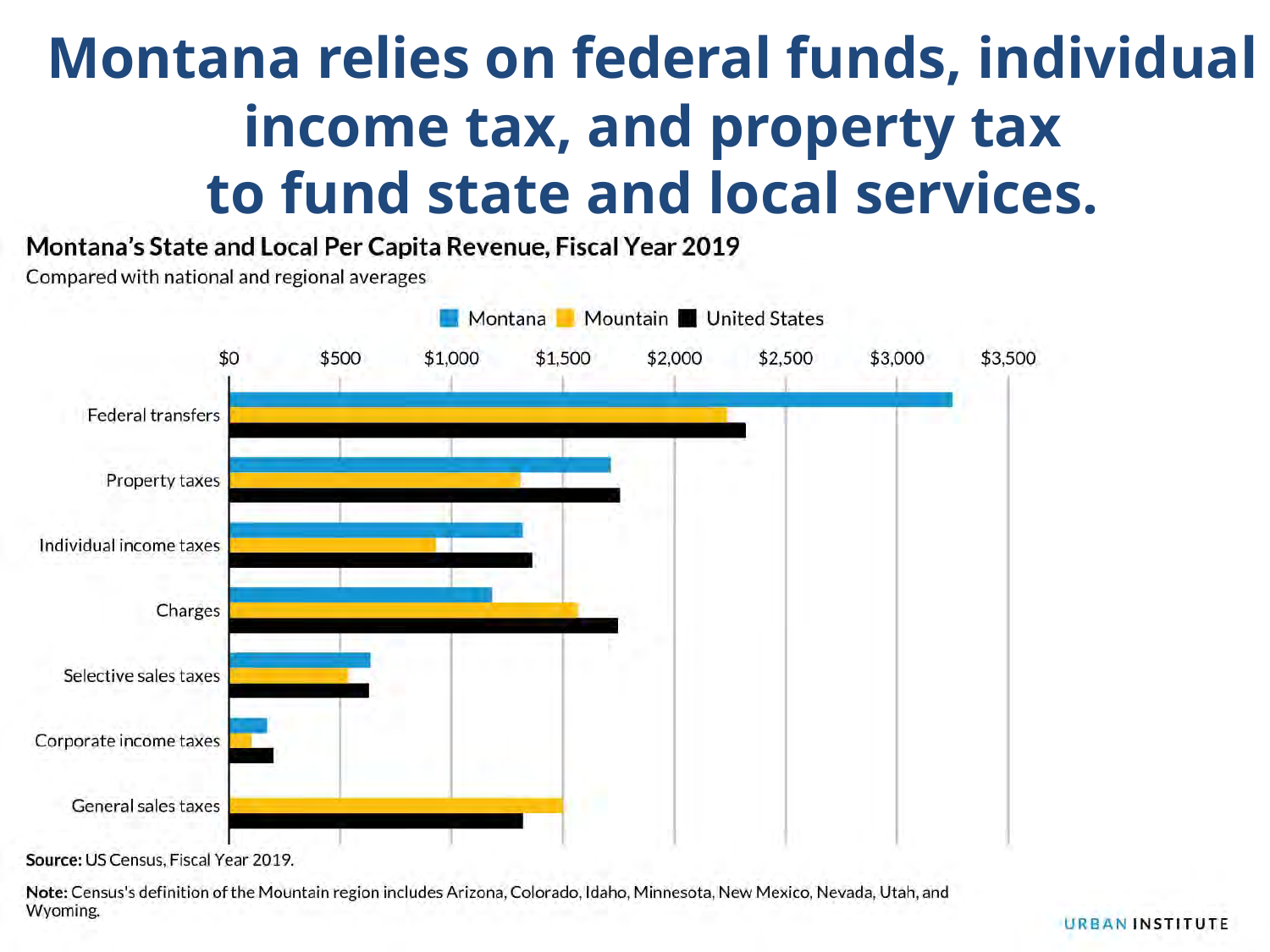## **Montana's population is older than national average.**

#### Montana's Age Demographics, 2020

Compared with national averages



Source: US Census Bureau.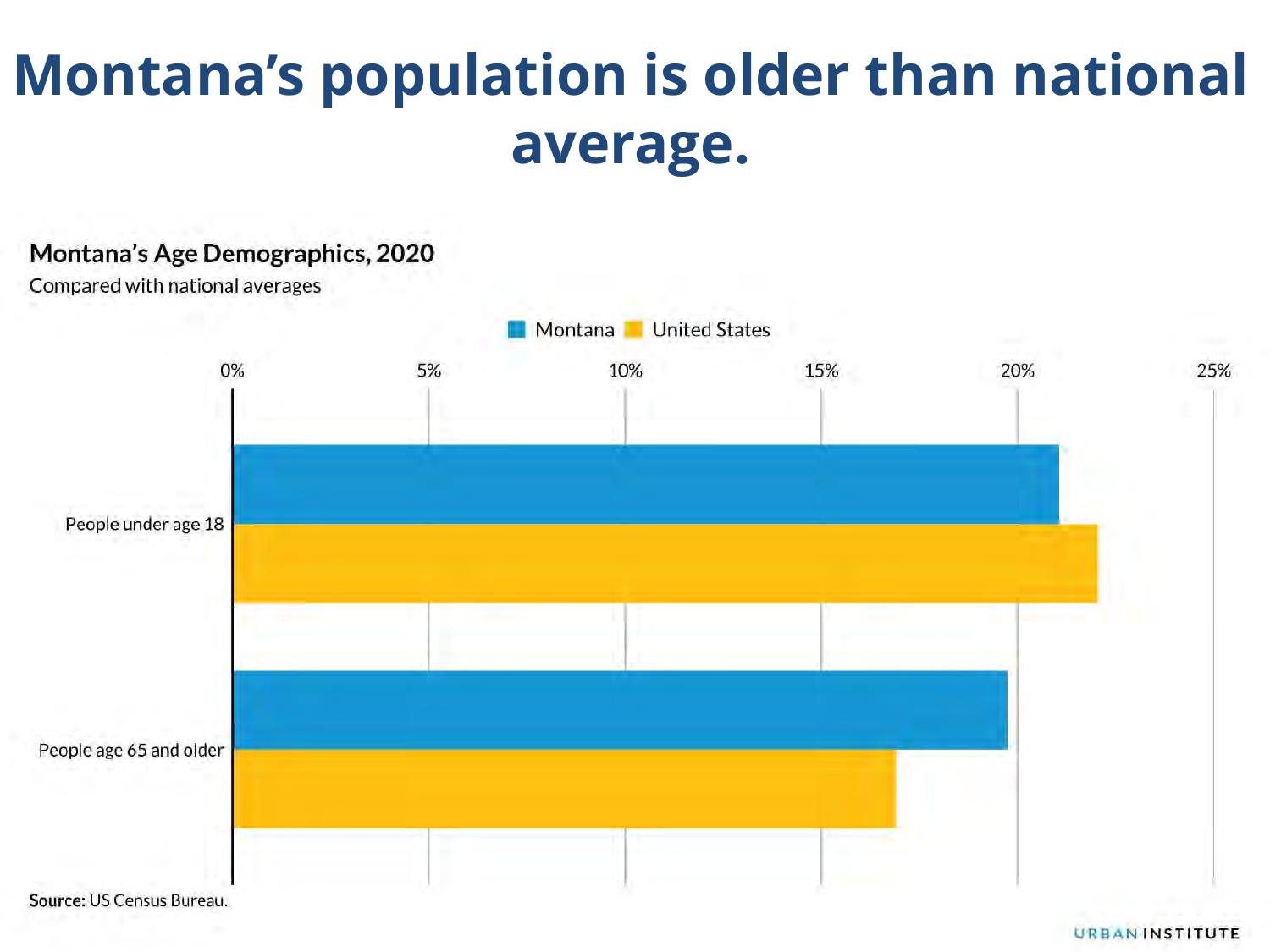## **Montana Economy (At a Glance)**

#### **Montana's top five industries (by share of GDP):**

- Finance/Real Estate
- Government (federal, state, and local)
- Health Care
- Manufacturing
- Retail Trade

#### **Montana's top five industries (by employment):**

- Government (federal, state, and local)
- Health Care
- Retail Trade
- Accommodation and Food Services
- Construction

#### **Over 56% of government employment is at the local level, including teachers in local schools.**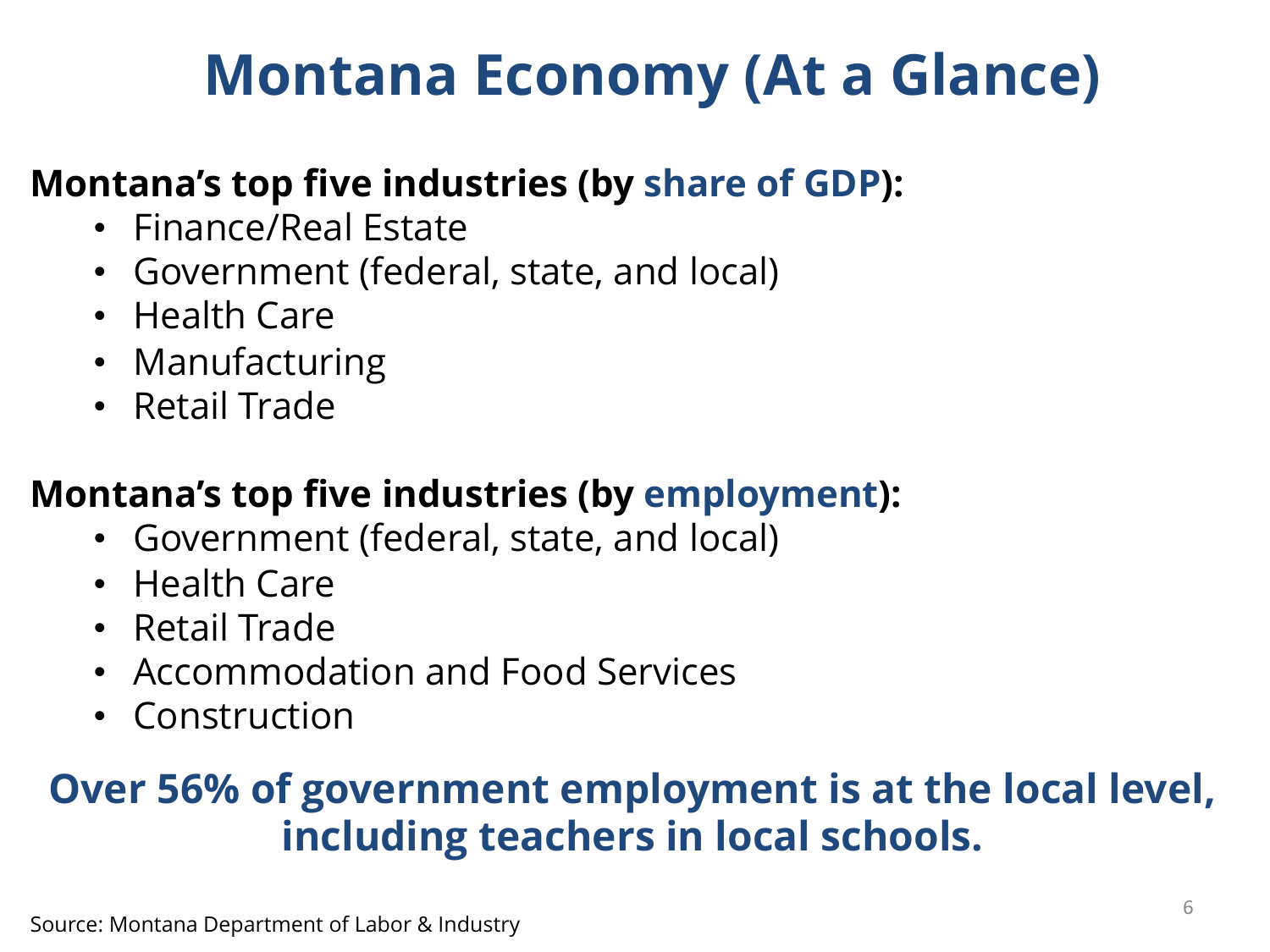## **Key Budget Terms**

**Fiscal Year:** A 12-month period used for accounting purposes. Montana's fiscal year runs from July 1 - June 30.

- **FY22:** July 1, 2021 June 30, 2022
- **FY23:** July 1, 2022 June 30, 2023

**Biennium:** A two-year period. Montana's legislative biennium is named for the second fiscal year in the biennium.

- Last budget cycle was the **2023 Biennium**, which included FY20 and FY21.
- This upcoming budget cycle is the **2025 Biennium**, which includes FY22 and FY23.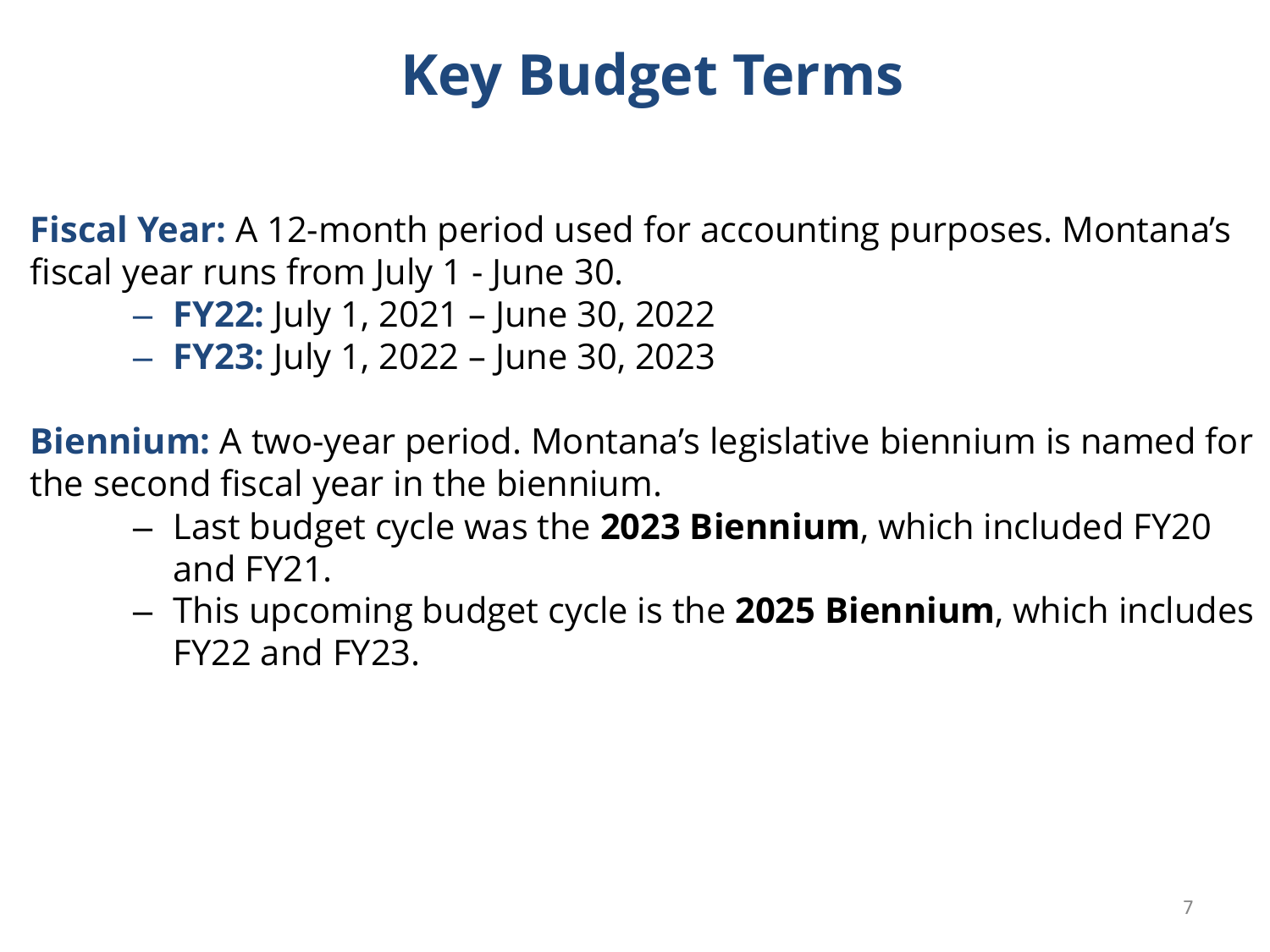## **Key Budget Terms**

**General Fund:** Primary fund for the state budget, and unlike other funds, is not a specific purpose fund.

**Federal Special Revenue:** Accounts deposited in the state treasury from federal sources, to be used for operation of state government.

**State Special Revenue:** State and other nonfederal sources that are earmarked for a particular purpose or restricted by law.

**HB 2:** The General Appropriations Act to authorize funding for the operation of state government.

**Statutory Appropriation:** Funds appropriated in permanent law rather than a temporary bill, such as HB 2, and listed in 17-7-502, MCA.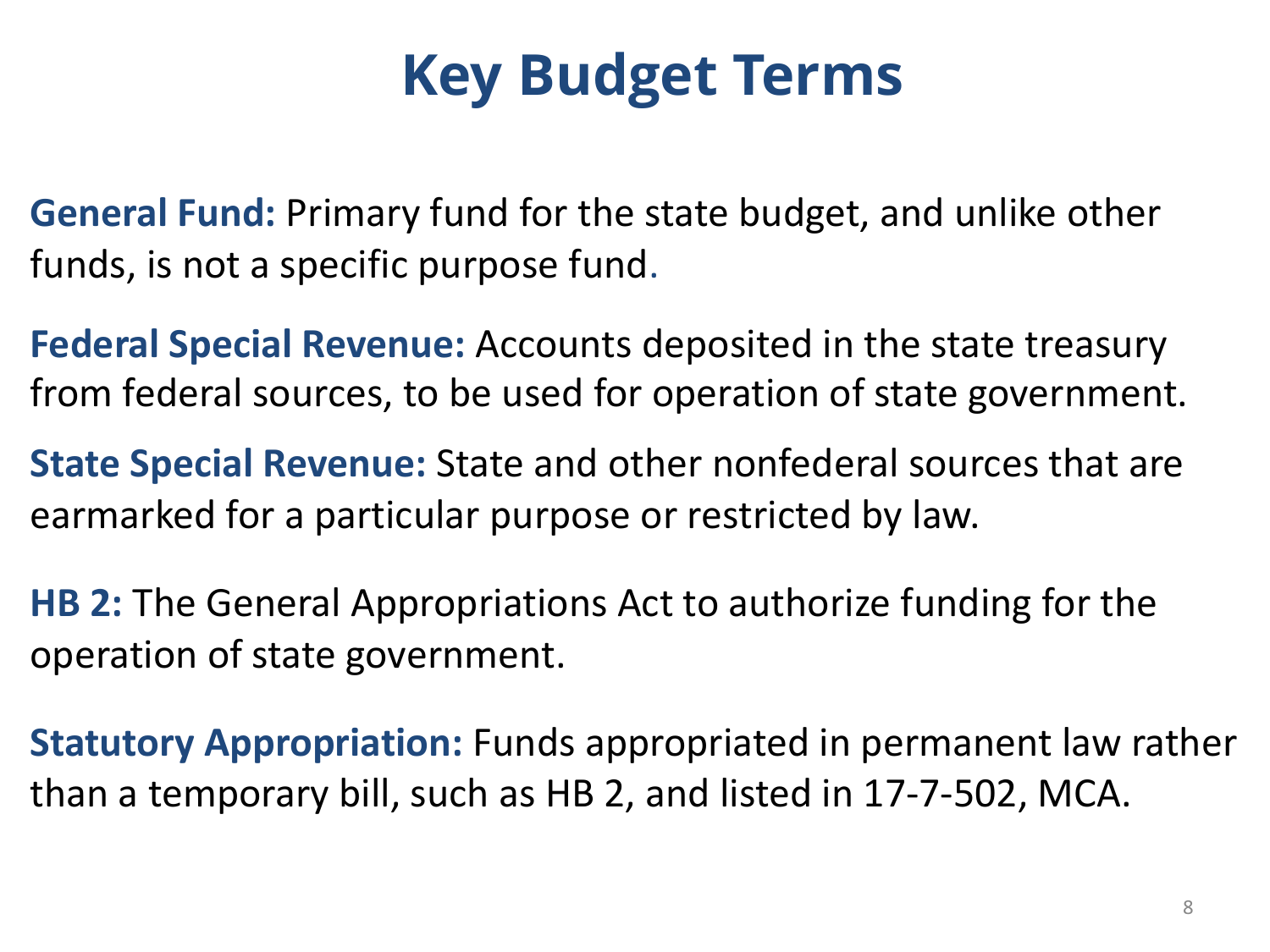## **Overall, state revenue and expenditures have grown at the same rate.**





Source: Legislative Fiscal Division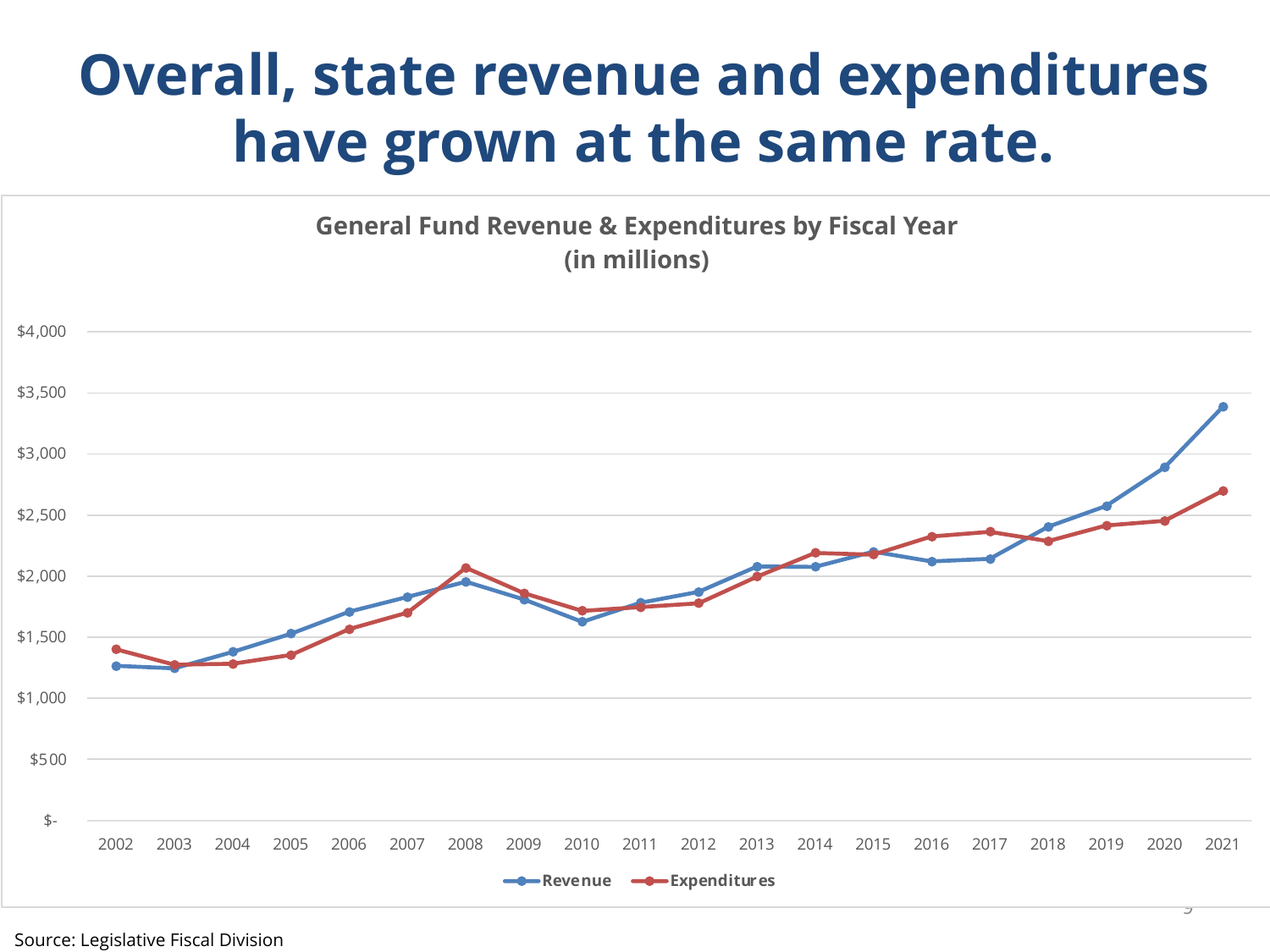#### **BUILDING A BUDGET** A GUIDE TO MONTANA'S PROCESS

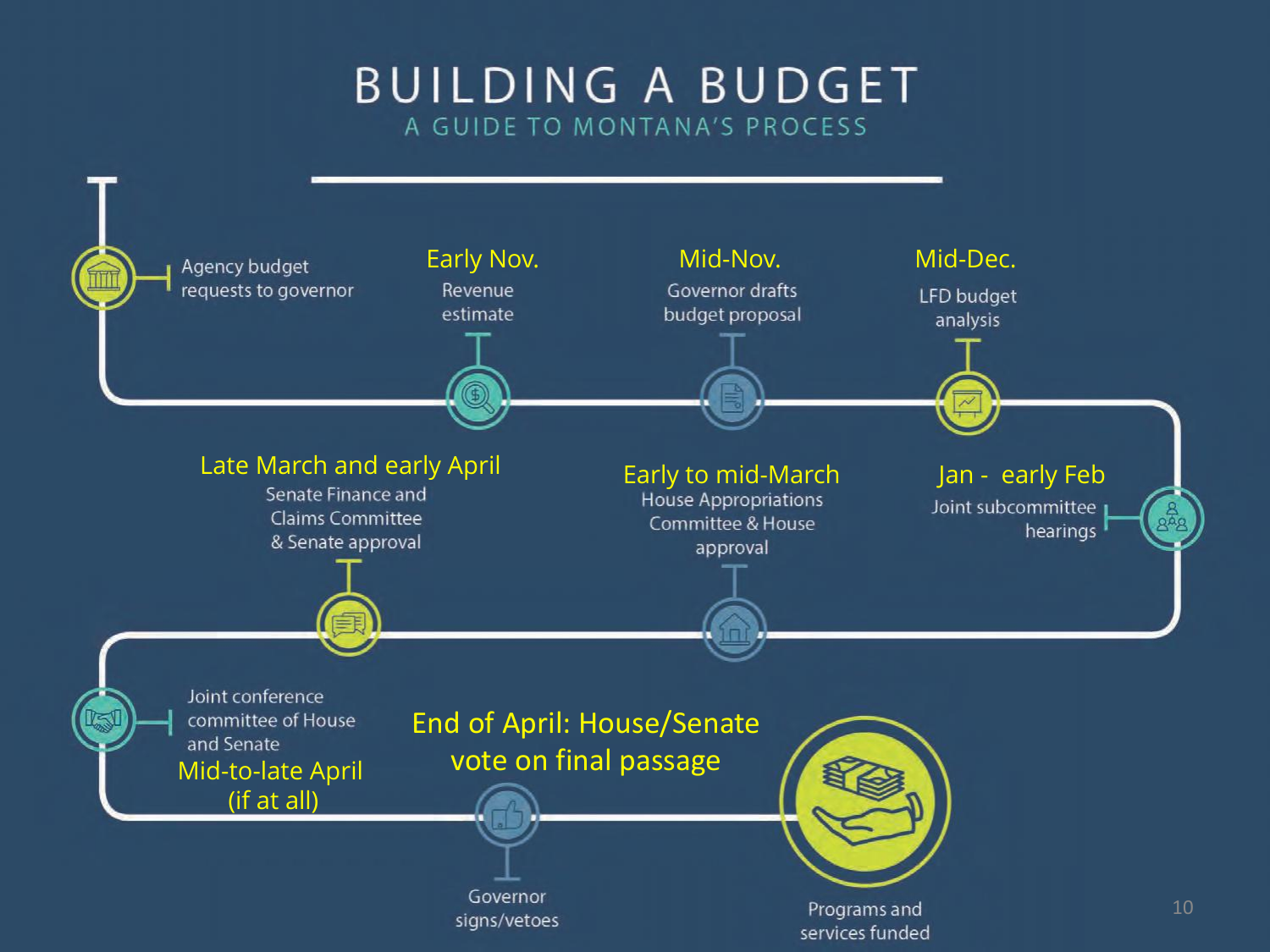## **Sections of the State Budget**

#### **Section A – Gen. Govt.**

Legislative Branch Consumer Counsel Governor's Office Secretary of State Commissioner of Political Practices State Auditor Revenue Administration Commerce Labor and Industry Military Affairs

#### **Section B – Health and Human Services**

Public Health and Human Services

#### **Section C – Natl. Resources and Transp.**

Fish, Wildlife and Parks Environmental Quality Transportation Livestock Natural Resources and Conservation **Agriculture** 

#### **Section D – Justice**

Judicial Branch Board of Crime Control Justice Public Service Commission State Public Defender Corrections

#### **Section E – Education**

Public Instruction Board of Public Ed Higher Education School for Deaf and Blind Arts Council State Library Historical Society

#### **Section F – Long-Range Planning**

Long-Range Building Program State Building Energy Conservation Treasure State Endowment Program (TSEP) Treasure State Regional Water Program Quality Schools Facility Grant Program Long-Range IT Program Reclamation and Development Grant Renewable Resource Grant and Loan Program Cultural and Aesthetic Grant Program 11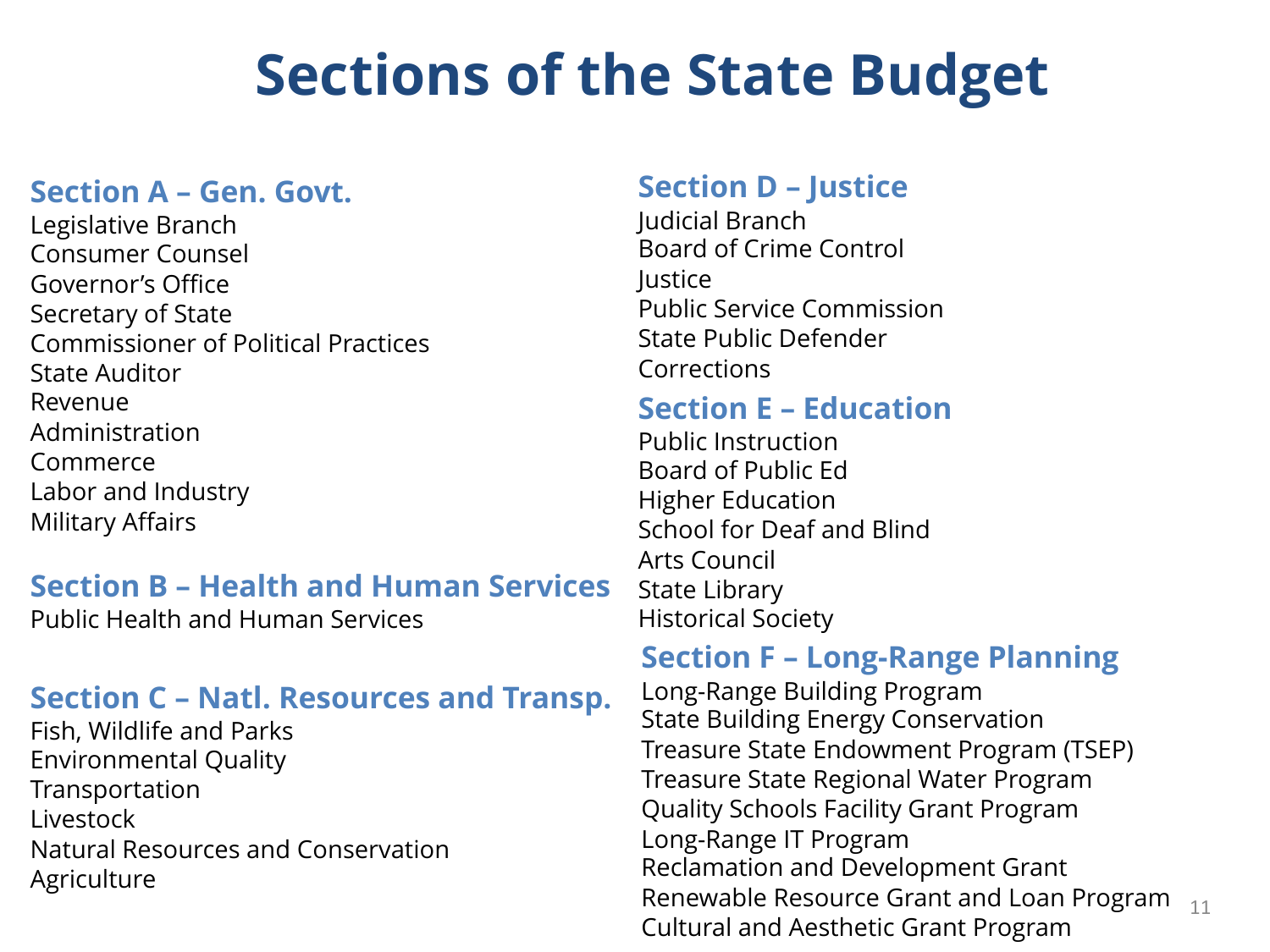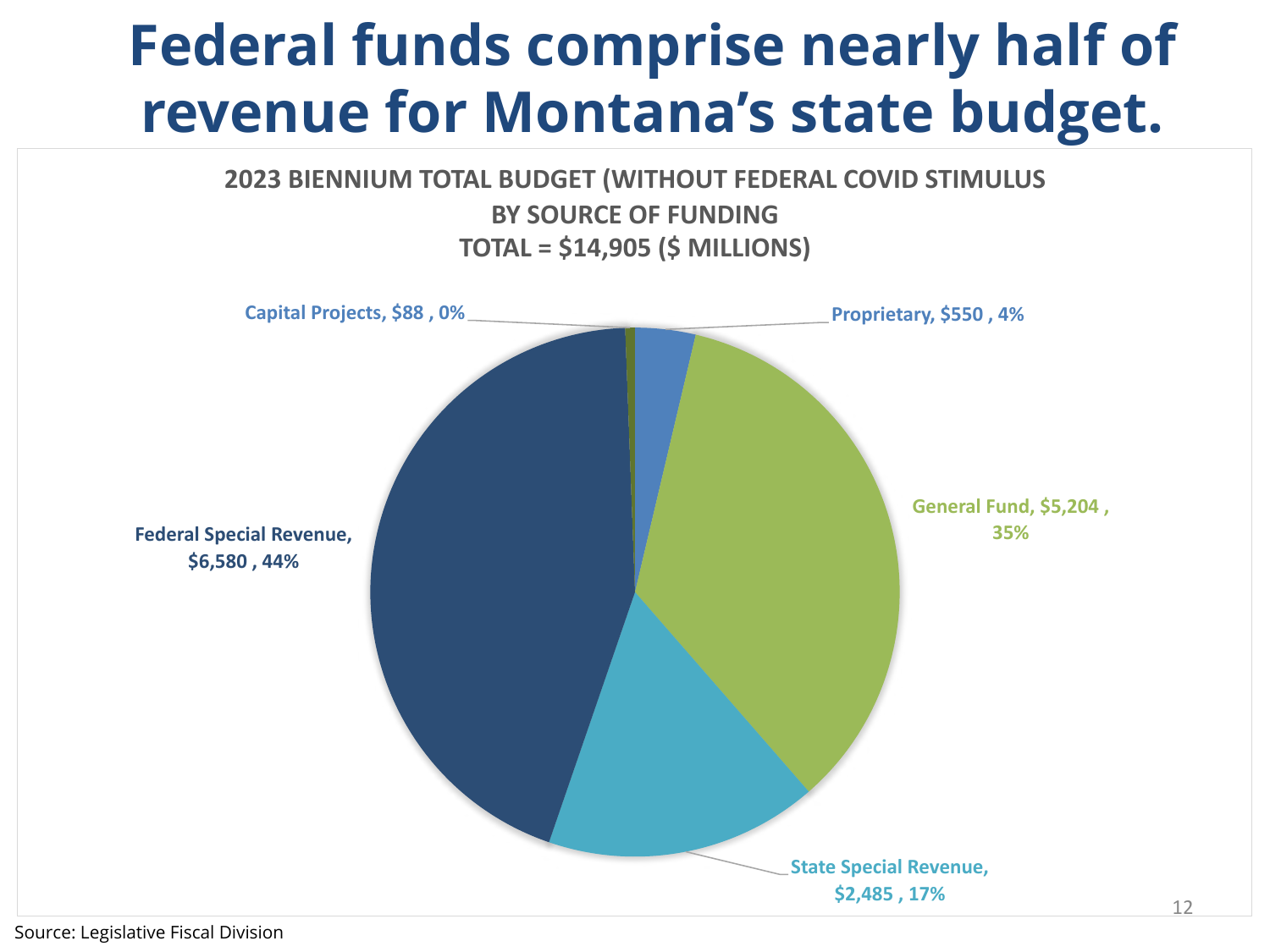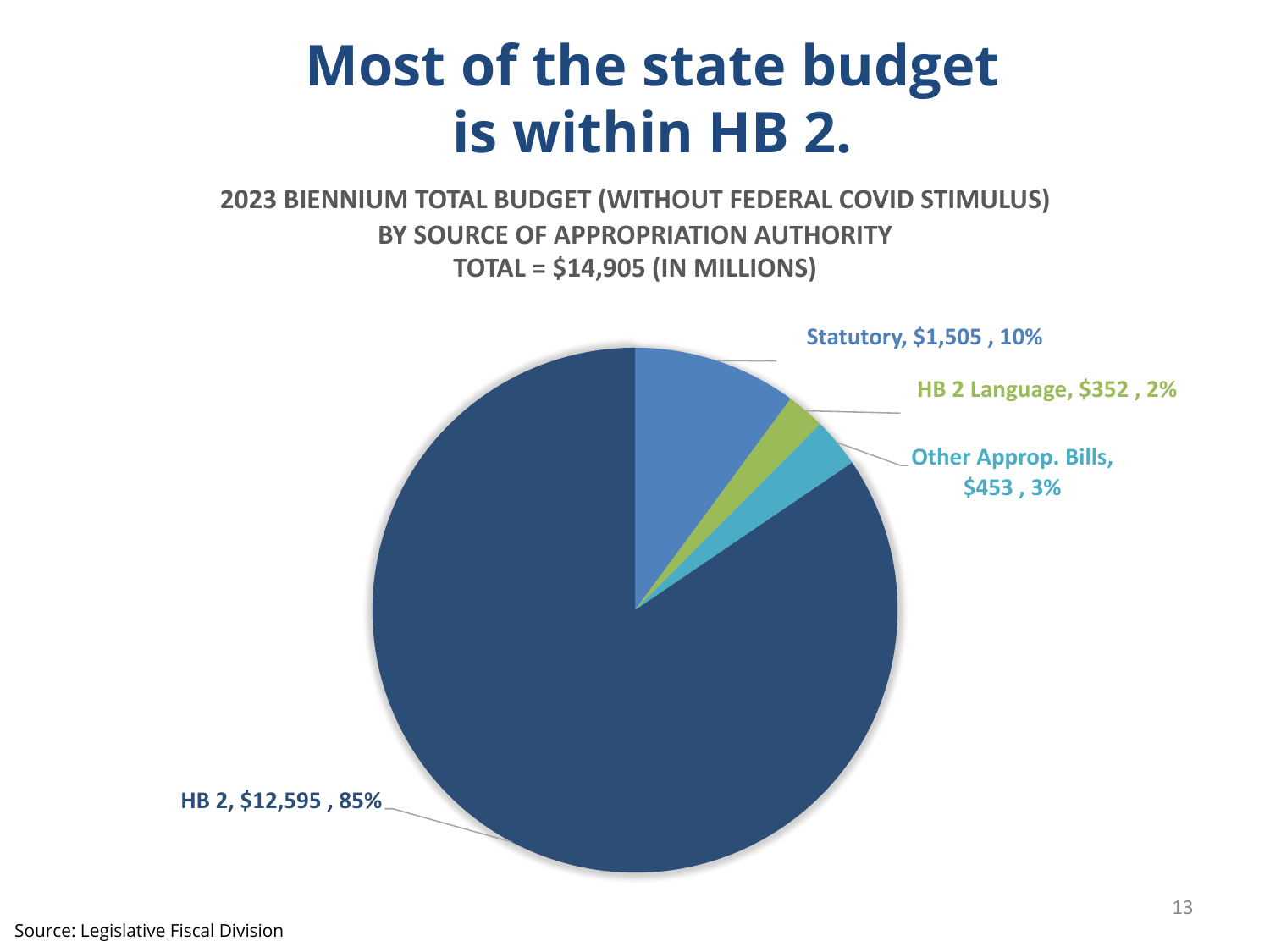### **HB 2 is a mix of general fund, state special revenue, and federal funds.**

**2023 BIENNIUM BUDGET - BY FUND TOTAL FUNDS - HB 2 ONLY = \$12,595 (IN MILLIONS)**



**Federal Special Revenue, \$6,195 , 49%**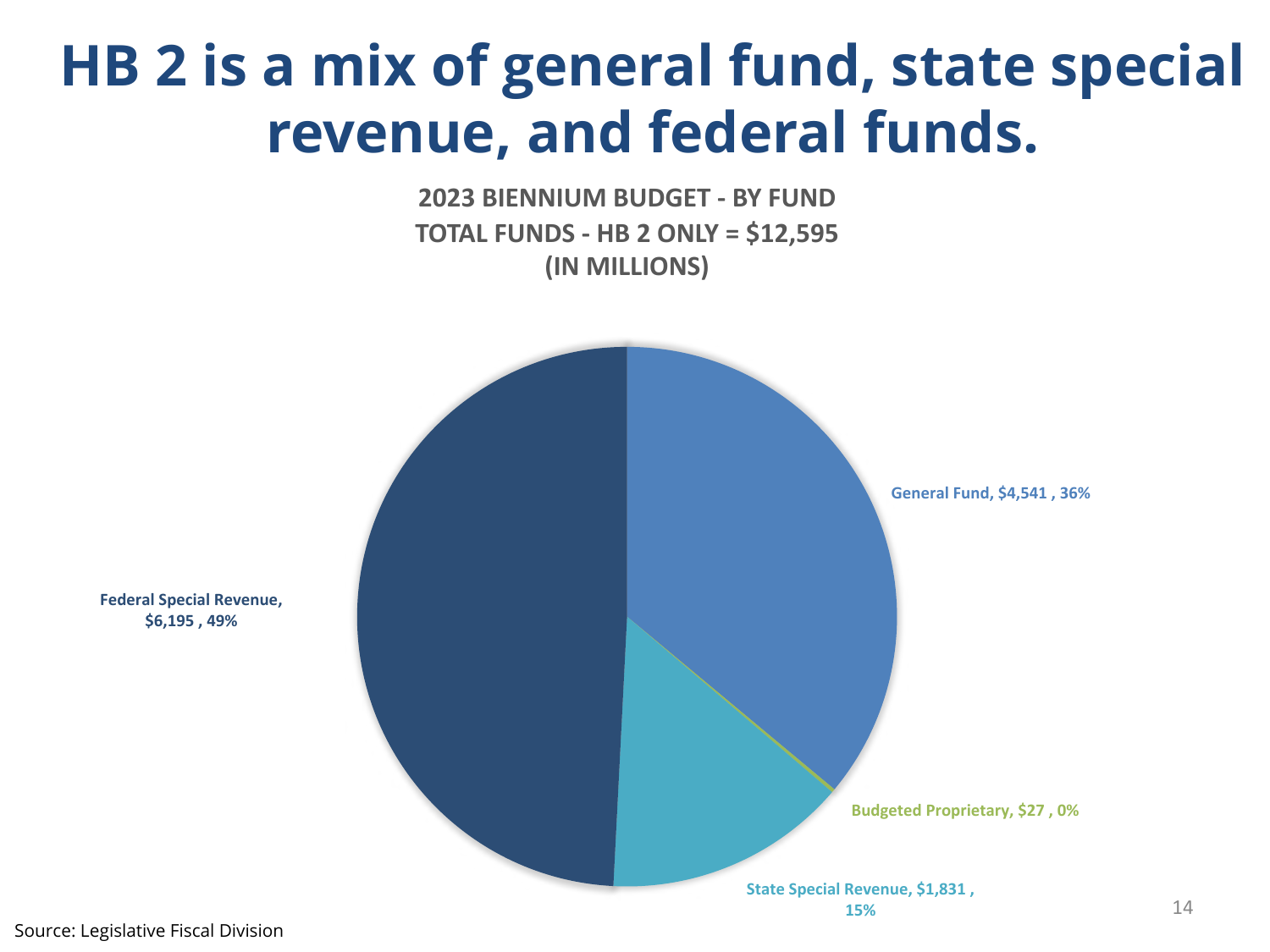## **When factoring in federal funds, HHS makes up the biggest share of the budget.**

![](_page_14_Figure_1.jpeg)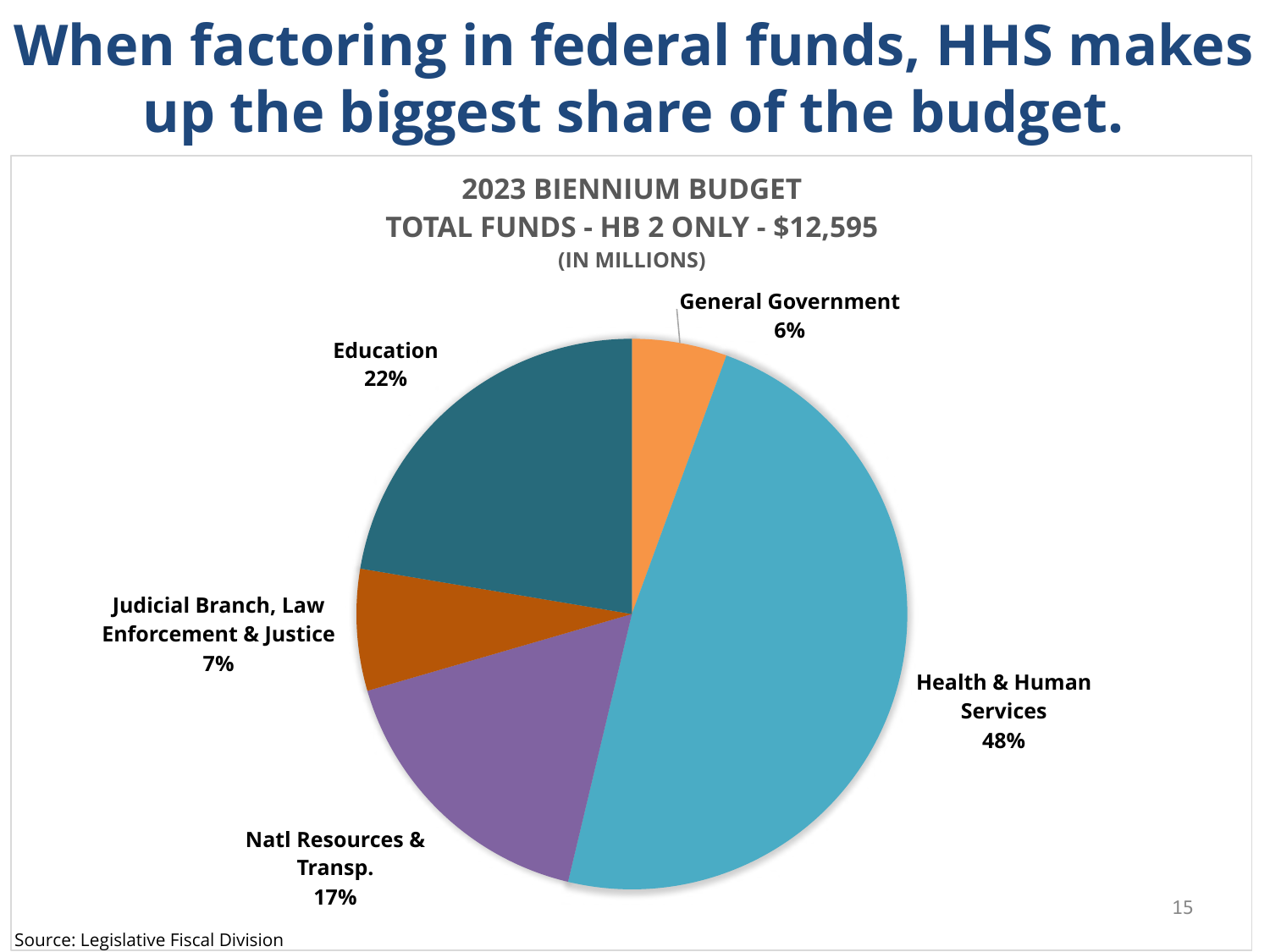## **Education funding makes up half of** *general fund* **appropriations.**

![](_page_15_Figure_1.jpeg)

Source: Legislative Fiscal Division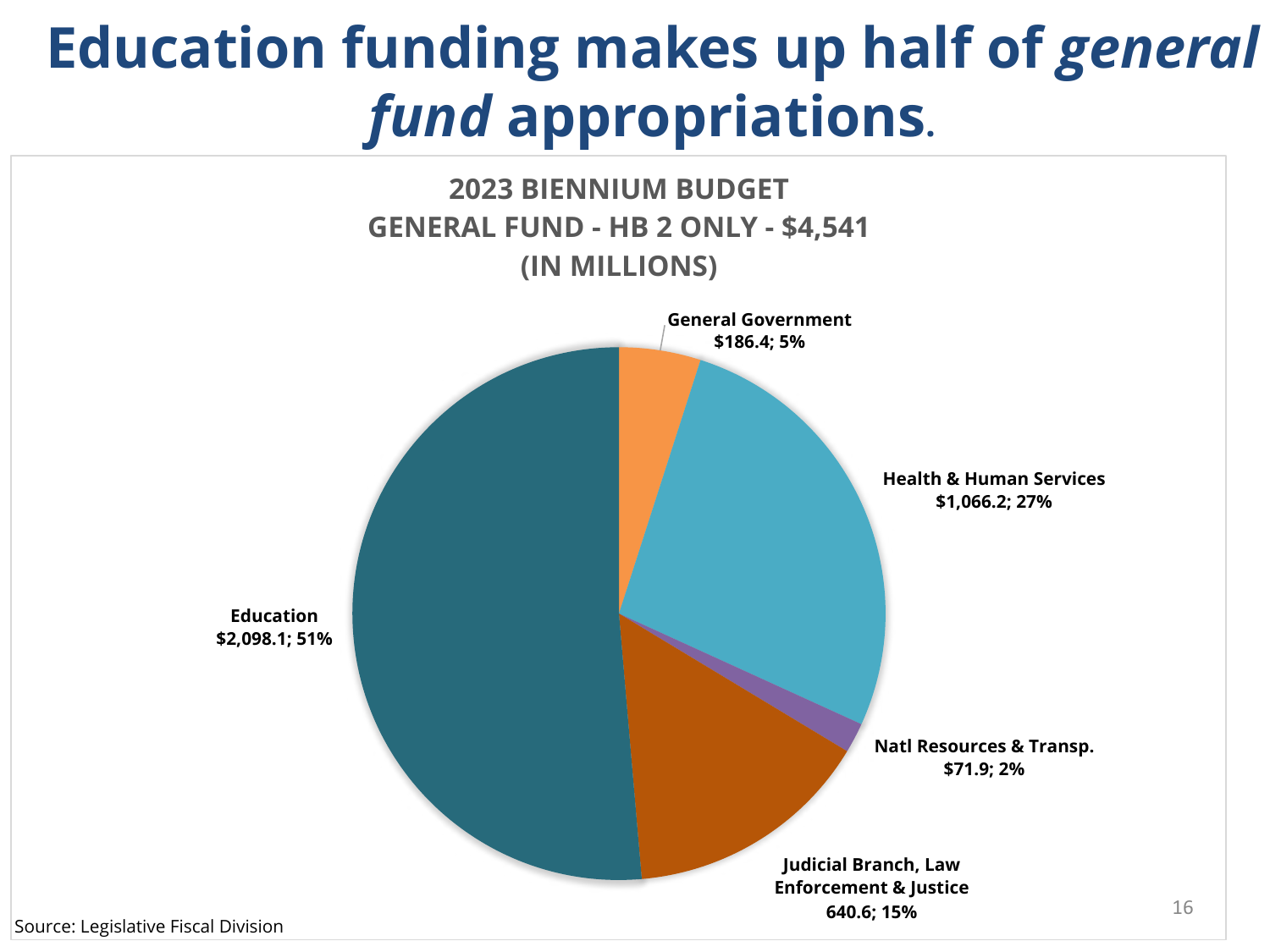### **Natural resources and transportation make up half of** *state special revenue* **funds.**

![](_page_16_Figure_1.jpeg)

Source: Legislative Fiscal Division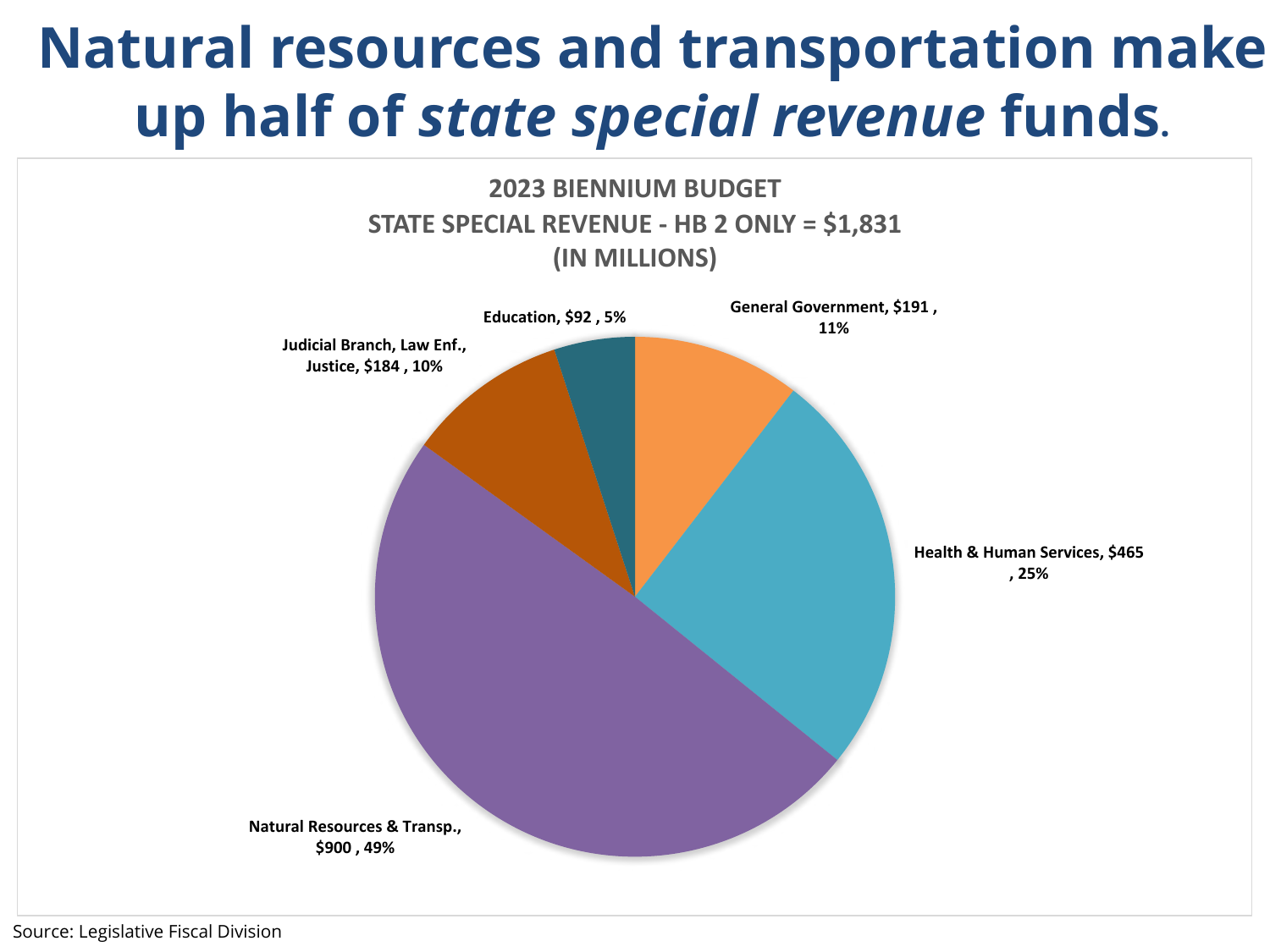## **Most** *federal funding* **goes toward health services, highways, and education.**

![](_page_17_Figure_1.jpeg)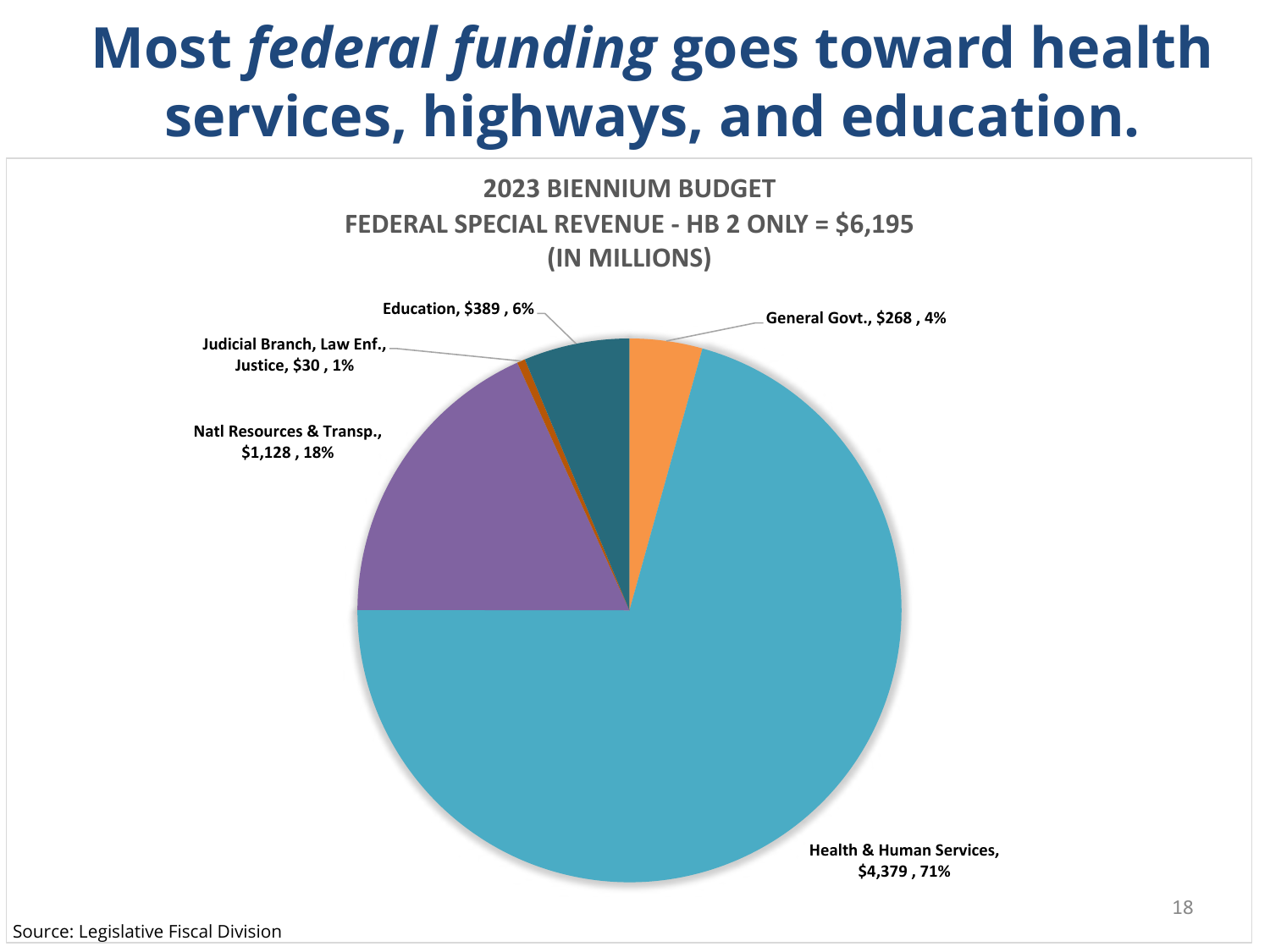### **FTE by Department**

![](_page_18_Figure_1.jpeg)